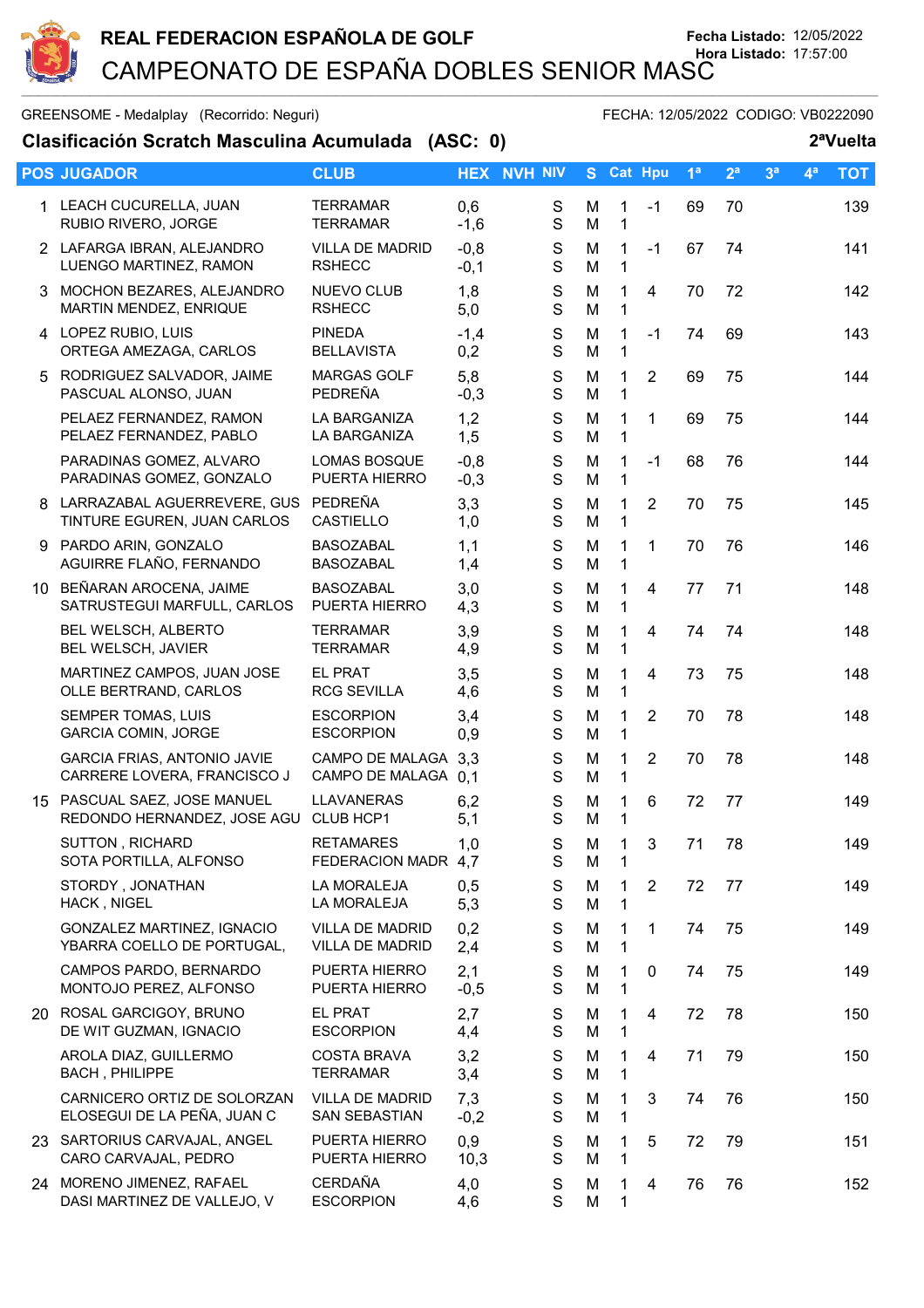

GREENSOME - Medalplay (Recorrido: Neguri) GREENSOME - FECHA: 12/05/2022 CODIGO: VB0222090

| Clasificación Scratch Masculina Acumulada (ASC: 0)         |                                            |            |                            |        |                                  |                |                |                |                |                | 2 <sup>a</sup> Vuelta |
|------------------------------------------------------------|--------------------------------------------|------------|----------------------------|--------|----------------------------------|----------------|----------------|----------------|----------------|----------------|-----------------------|
| <b>POS JUGADOR</b>                                         | <b>CLUB</b>                                |            | <b>HEX NVH NIV</b>         | S.     |                                  | Cat Hpu        | 1 <sup>a</sup> | 2 <sup>a</sup> | 3 <sup>a</sup> | 4 <sup>a</sup> | <b>TOT</b>            |
| <b>BURGOS RIESTRA, RAFAEL</b><br>CARBALLAL POSE, MANUEL    | LA DEHESA<br><b>RAC SANTIAGO</b>           | 2,2<br>1,2 | S<br>S                     | M<br>M | $\mathbf{1}$<br>1                | 1              | 72             | 80             |                |                | 152                   |
| 26 ALVAREZ LOZANO, JUAN<br>DE LA RICA GRUBER, EDUARDO      | <b>NEGURI</b><br><b>NEGURI</b>             | 5,5<br>3,5 | $\mathbb S$<br>S           | M<br>M | 1<br>1                           | 5              | 75             | 78             |                |                | 153                   |
| HERNAEZ BARRIO, EDUARDO<br>FERNANDEZ GARCIA, CESAR         | <b>LERMA</b><br>PEDREÑA                    | 4,9<br>5,5 | S<br>S                     | M<br>M | 1<br>1                           | 5              | 74             | 79             |                |                | 153                   |
| PEREZ-CALVO SOLER, MARIO<br><b>VERGES BUENO, JAVIER</b>    | <b>SAN CUGAT</b><br><b>SAN CUGAT</b>       | 4,0<br>5,0 | $\mathbf S$<br>S           | M<br>M | 1<br>1                           | 5              | 73             | 80             |                |                | 153                   |
| OLASO ECHEVARRIA, GUILLERMO<br>GREGORIO ABELLO, GONZALO DE | PUERTA HIERRO<br>PUERTA HIERRO             | 2,8<br>5,3 | S<br>S                     | M<br>M | $\mathbf{1}$<br>1                | 4              | 75             | 78             |                |                | 153                   |
| ANDREU MULET, RICARDO<br>FLORIT VICENS, BARTOLOME          | <b>MALL PUNTIRO</b><br><b>MALL PUNTIRO</b> | 4,1<br>4,0 | S<br>S                     | M<br>M | 1<br>1                           | 4              | 73             | 80             |                |                | 153                   |
| <b>GARCIA FRIAS, GONZALO</b><br>RUIZ BATANA, JUAN ANTONIO  | CAMPO DE MALAGA 3.1<br>TORREQUEBRADA G 4,4 |            | S<br>S                     | M<br>M | 1<br>1                           | 4              | 72             | 81             |                |                | 153                   |
| LLANZA FIGUEROA, ALVARO<br>URQUIJO RUBIO, ESTANISLAO       | PUERTA HIERRO<br>PUERTA HIERRO             | 1,4<br>1,2 | S<br>S                     | M<br>M | $\mathbf 1$<br>$\mathbf{1}$      | $\mathbf 1$    | 75             | 78             |                |                | 153                   |
| 33 ERHARDT YBARRA, ALFONSO<br>MELIA FULLANA, FRANCISCO JA  | PUERTA HIERRO<br>PUERTA HIERRO             | 0,2<br>2,1 | S<br>S                     | M<br>M | 1<br>1                           | $\mathbf{1}$   | 75             | 79             |                |                | 154                   |
| 34 ROSE BELL, PAUL<br>ESCAURIAZA FERNANDEZ DE COR          | <b>NEGURI</b><br><b>NEGURI</b>             | 3,1<br>5,4 | S<br>S                     | M<br>M | 1<br>$\mathbf{1}$                | 4              | 79             | 76             |                |                | 155                   |
| AZPILICUETA RODRIGUEZ-VALDE<br>ALLENDE DYER, PATRICK       | <b>ALCANADA</b><br>SOTOGRANDE              | 4,3<br>2,5 | $\mathbf S$<br>S           | M<br>M | 1<br>1                           | 4              | 71             | 84             |                |                | 155                   |
| 36 ALLENDE EULATE, SIRO<br>PERALES YBARRA, ANTONIO         | <b>NEGURI</b><br><b>NEGURI</b>             | 5,6<br>7,1 | S<br>S                     | M<br>M | 1.<br>1                          | $\overline{7}$ | 76             | 80             |                |                | 156                   |
| BENITEZ ORMAZABAL, JOSE ANT<br>GARCIA FAUGERAS, LUIS ALBER | CAMPO LOGROÑO<br>CAMPO LOGROÑO             | 5,7<br>6,7 | S<br>S                     | M<br>M | 1<br>$\mathbf{1}$                | $\overline{7}$ | 75             | 81             |                |                | 156                   |
| MARTINEZ DE LAFUENTE, FERNA<br>DIAZ FERNANDEZ, EDUARDO     | PEDREÑA<br><b>CAMPO ABRA PAS</b>           | 7,4<br>4,1 | S<br>S                     | M<br>M | $\mathbf{1}$<br>1                | 6              | 77             | 79             |                |                | 156                   |
| MILLET PI-FIGUERAS, JORDI<br>REYNE MARCH, JOSE MARIA       | <b>EL PRAT</b><br>PLAYA DE PALS            | 5,4<br>3,9 | S<br>$\mathbb S$           | M<br>M | 1<br>$\mathbf 1$                 | 5              | 80             | 76             |                |                | 156                   |
| 40 RAMIREZ UZCATEGUI, ADOLFO<br>GESTO CASTROMIL, IÑIGO     | LA MORALEJA<br>LA TOJA                     | 6,2<br>6,9 | S<br>S                     | M<br>M | 1<br>1                           | $\overline{7}$ | 80             | 77             |                |                | 157                   |
| GOIKOETXEA SANZ, RAMON<br>SANZ LABOA, JOSE                 | <b>BASOZABAL</b><br><b>BASOZABAL</b>       | 4,5<br>6,8 | S<br>S                     | M<br>M | 1<br>1                           | 6              | 75             | 82             |                |                | 157                   |
| 42 MONTERO MARTINEZ, MANUEL<br>MUELAS PEÑA, MANUEL         | <b>VILLA DE MADRID</b><br>LOMAS BOSQUE     | 7,5<br>6,0 | S<br>S                     | M<br>M | $\overline{2}$<br>$\overline{2}$ | $\overline{7}$ | 78             | 80             |                |                | 158                   |
| GARAY ANTUÑANO, JUAN<br>ECHEVERRIA ALCORTA, MIGUEL         | <b>BASOZABAL</b><br>SAN SEBASTIAN          | 5,8<br>6,0 | S<br>S                     | M<br>M | 1.<br>1                          | $\overline{7}$ | 76             | 82             |                |                | 158                   |
| MURGA ZURIARRAIN, PEDRO<br>CASALS ROTLLANT, PEDRO          | AS CAT PERIOD<br><b>PALS</b>               | 4,9<br>6,2 | $\mathbb S$<br>$\mathbf S$ | M<br>M | 1<br>1                           | 6              | 76             | 82             |                |                | 158                   |
| CLAVAGUERA GARCIA, JOSE MAN<br>PERTIERRA PASTOR, FERNANDO  | NUEVO CLUB<br>LA HERRERIA                  | 7,2<br>4,2 | S<br>S                     | M<br>M | $\mathbf{1}$<br>1                | 6              | 73             | 85             |                |                | 158                   |
| PUIG ESTEBAN, WALDO<br>ESQUERRA GIMENO, FERNANDO R EMPORDA | <b>BARCELONA</b>                           | 5,3<br>4,6 | S<br>S                     | M<br>M | 1<br>$\mathbf{1}$                | 5              | 78             | 80             |                |                | 158                   |
| ZURITA JIMENEZ, FCO. JAVIER<br>AGUIRRE MORALO, MIGUEL ANGE | <b>IDP BA ZARAGOZA</b><br>RIOJA ALTA       | 3,4<br>4,1 | S<br>S                     | M<br>M | 1<br>1                           | 4              | 76             | 82             |                |                | 158                   |
| 48 SERRA BLANCH, JORDI<br>PEREZ SALDAÑA, ANDREU            | LLAVANERAS<br>LLAVANERAS                   | 8,1<br>3,4 | S<br>S                     | M<br>M | 1<br>1                           | 6              | 80             | 79             |                |                | 159                   |